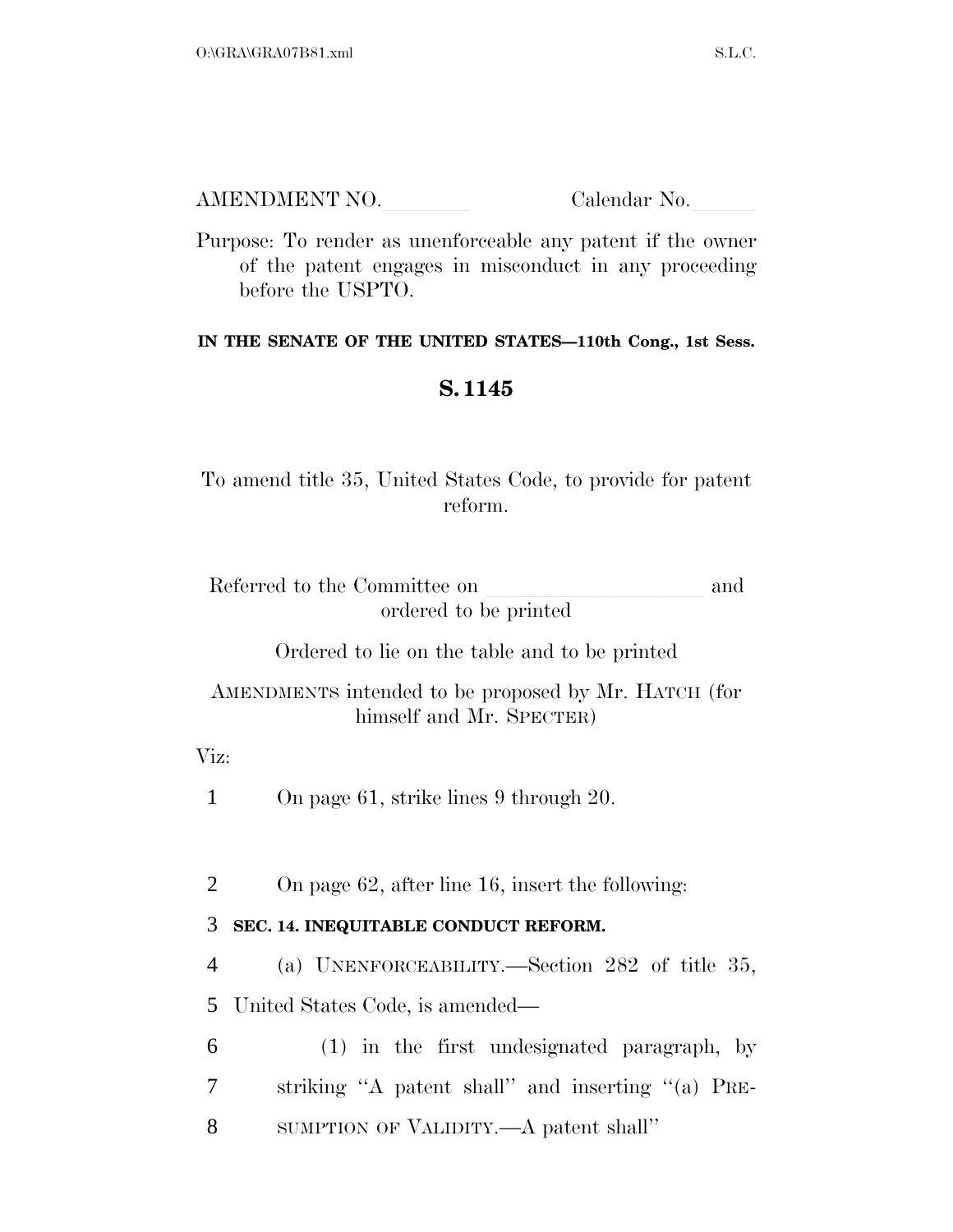| $\mathbf{1}$   | (2) in the second undesignated paragraph—          |
|----------------|----------------------------------------------------|
| $\overline{2}$ | (A) by striking "The following shall" and          |
| 3              | inserting "(b) DEFENSES.—The following             |
| $\overline{4}$ | $shall$ ";                                         |
| 5              | $(B)$ by amending paragraph $(1)$ to read as       |
| 6              | follows:                                           |
| 7              | $\lq(1)$ Noninfringement, absence of liability for |
| 8              | infringement, or unenforceability on grounds other |
| 9              | than those set forth in this section.";            |
| 10             | $(C)$ by amending paragraph $(4)$ to read as       |
| 11             | follows:                                           |
| 12             | $\lq(4)$ Sanctions for misconduct in proceedings   |
| 13             | before the Office.                                 |
| 14             | "(A) A court may hold 1 or more asserted           |
| 15             | claims of the patent unenforceable, based upon     |
| 16             | misconduct in connection with a matter or pro-     |
| 17             | ceeding before the Office, only if it is estab-    |
| 18             | lished, by clear and convincing evidence, that     |
| 19             | with respect to the patent at issue—               |
| 20             | "(i) a person with responsibility for              |
| 21             | the filing or prosecution of the patent ap-        |
| 22             | plication or a proceeding for extension of         |
| 23             | the term, reissuance, or reexamination of          |
| 24             | the patent pursuant to chapters $14, 25,$ or       |
| 25             | 30 of part III of this title has knowingly         |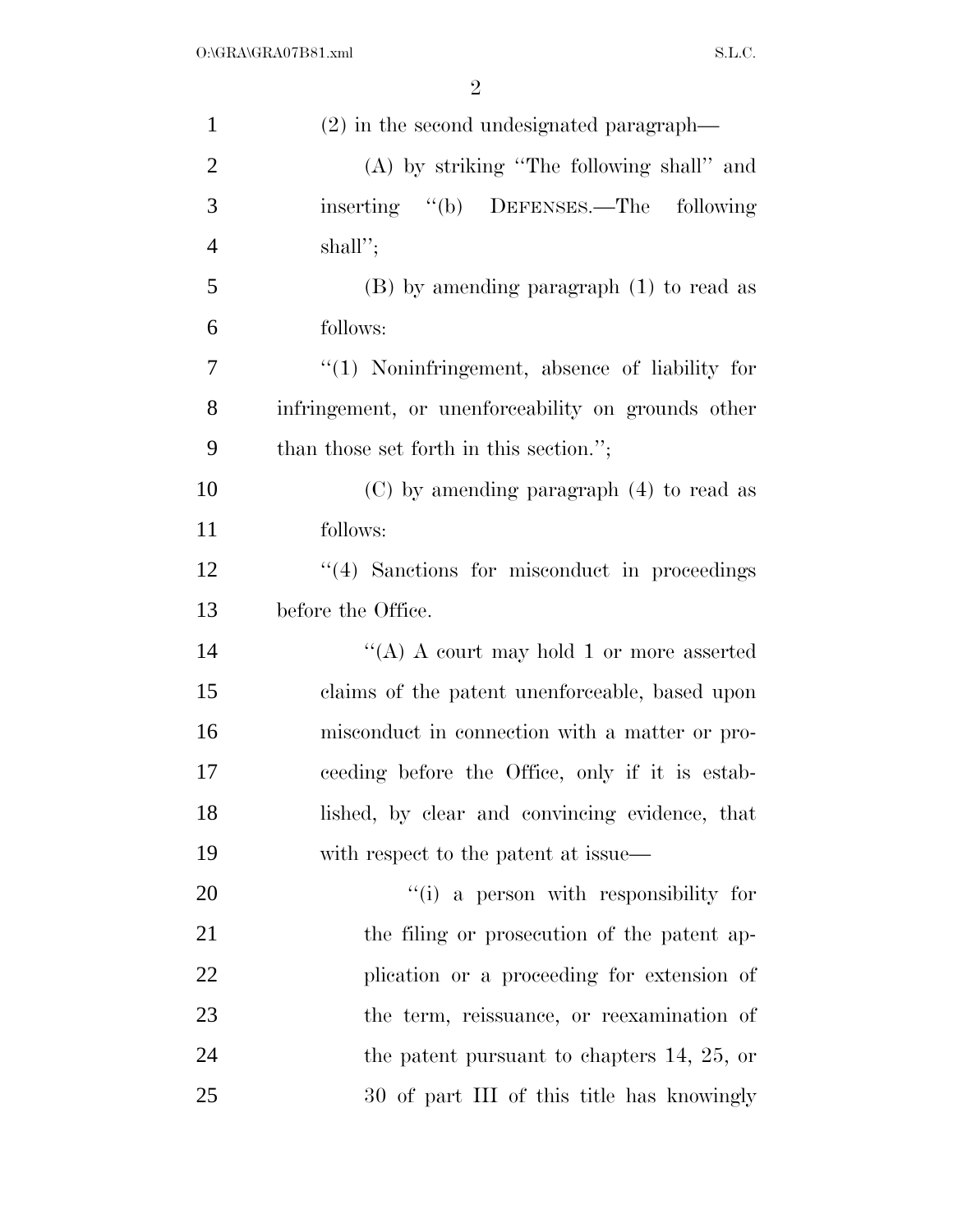| $\mathbf{1}$   | and willfully deceived the Office by mis-                 |
|----------------|-----------------------------------------------------------|
| $\overline{2}$ | representing or concealing material infor-                |
| 3              | mation or by submitting false material in-                |
| $\overline{4}$ | formation or statements; and                              |
| 5              | $\lq$ <sup>"</sup> (ii) in the absence of such deception, |
| 6              | the Office, acting reasonably, would not,                 |
| 7              | on the record before it, have allowed 1 or                |
| 8              | more claims of the patent to issue or to re-              |
| 9              | main in force.                                            |
| 10             | "(B) For purposes of subparagraph $(A)(i)$ ,              |
| 11             | knowing and willful deception shall not be in-            |
| 12             | ferred solely from the omission or nature of ma-          |
| 13             | terial information.                                       |
| 14             | "(C) For purposes of subparagraph $(A)(i)$ ,              |
| 15             | knowing and willful deception shall be proven             |
| 16             | independently of materiality.                             |
| 17             | "(D) The Director shall establish regula-                 |
| 18             | tions defining 'material information' for pur-            |
| 19             | poses of subparagraph $(A)(i)$ , and such defini-         |
| 20             | tion shall govern the determination of material           |
| 21             | information under this subsection. The regula-            |
| 22             | tions required under this subparagraph shall              |
| 23             | specify that, with respect to information rel-            |
| 24             | evant to patentability, that such information is          |
| 25             | material if it is not cumulative to information           |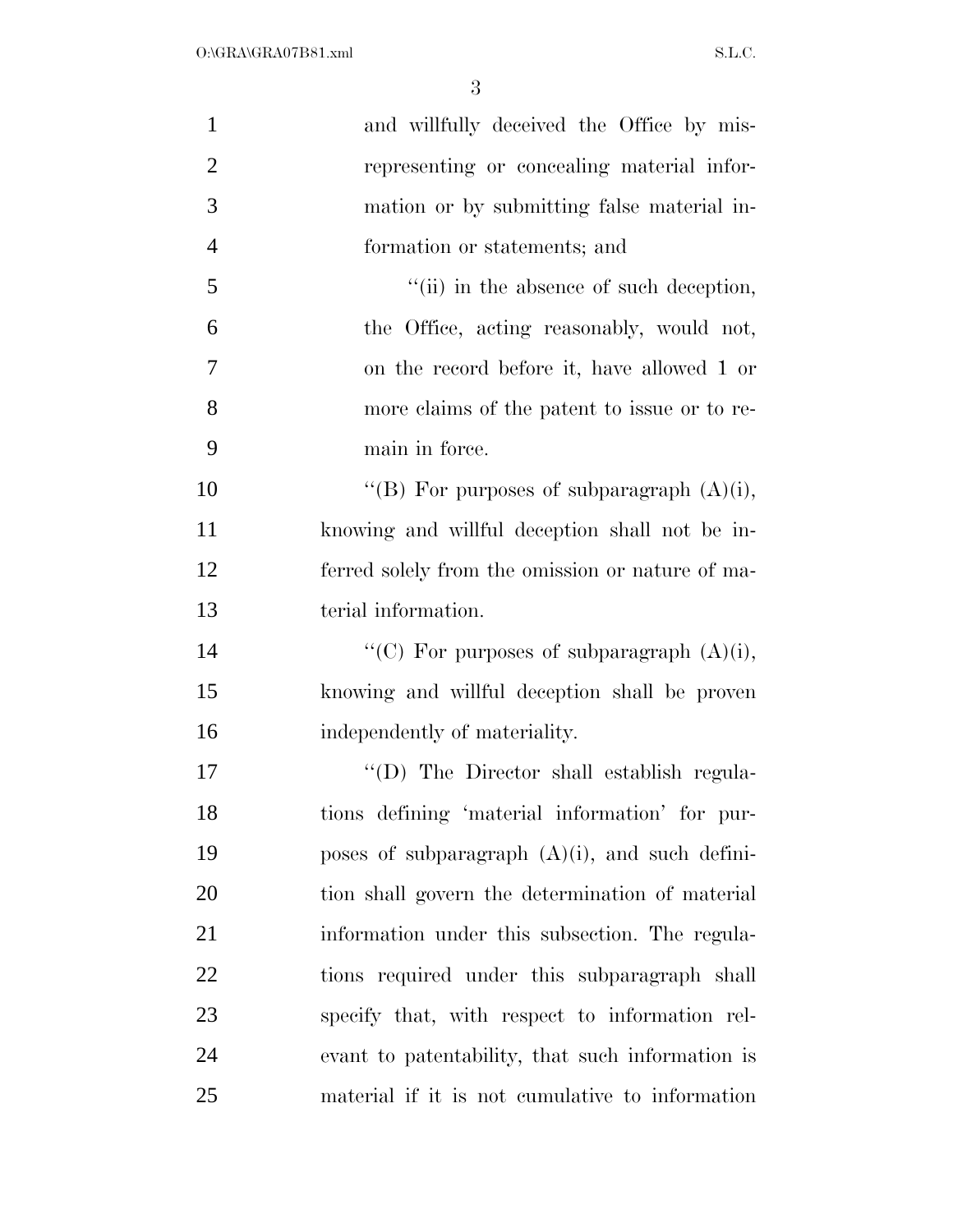| $\mathbf{1}$   | already of record and establishes either that the |
|----------------|---------------------------------------------------|
| $\overline{2}$ | claim—                                            |
| 3              | $f'(i)$ is not patentable; or                     |
| $\overline{4}$ | "(ii) is inconsistent with a position             |
| 5              | the applicant took in response to a rejec-        |
| 6              | tion of the claims as being unpatentable.         |
| 7              | " $(E)$ If the court has found under sub-         |
| 8              | paragraph $(A)$ that at least 1 of the patent     |
| 9              | claims being asserted in the action should not    |
| 10             | have issued, been reissued, or been the subject   |
| 11             | of a certificate issued under section 307 or 316  |
| 12             | in view of the withheld or false material infor-  |
| 13             | mation, in appropriate circumstances, the court   |
| 14             | may hold 1 or more of the other asserted claims   |
| 15             | unenforceable."; and                              |
| 16             | (D) by adding at the end the following new        |
| 17             | paragraph:                                        |
| 18             | $``(5)$ Any other fact or act made a defense by   |
| 19             | this title."; and                                 |
| 20             | (3) in the third undesignated paragraph—          |
| 21             | $(A)$ by striking "In actions involving" and      |
| 22             | inserting "(c) NOTICE.—In actions involving";     |
| 23             | and                                               |
| 24             | (B) in the second sentence, by inserting          |
| 25             | "In actions based on alleged misconduct before    |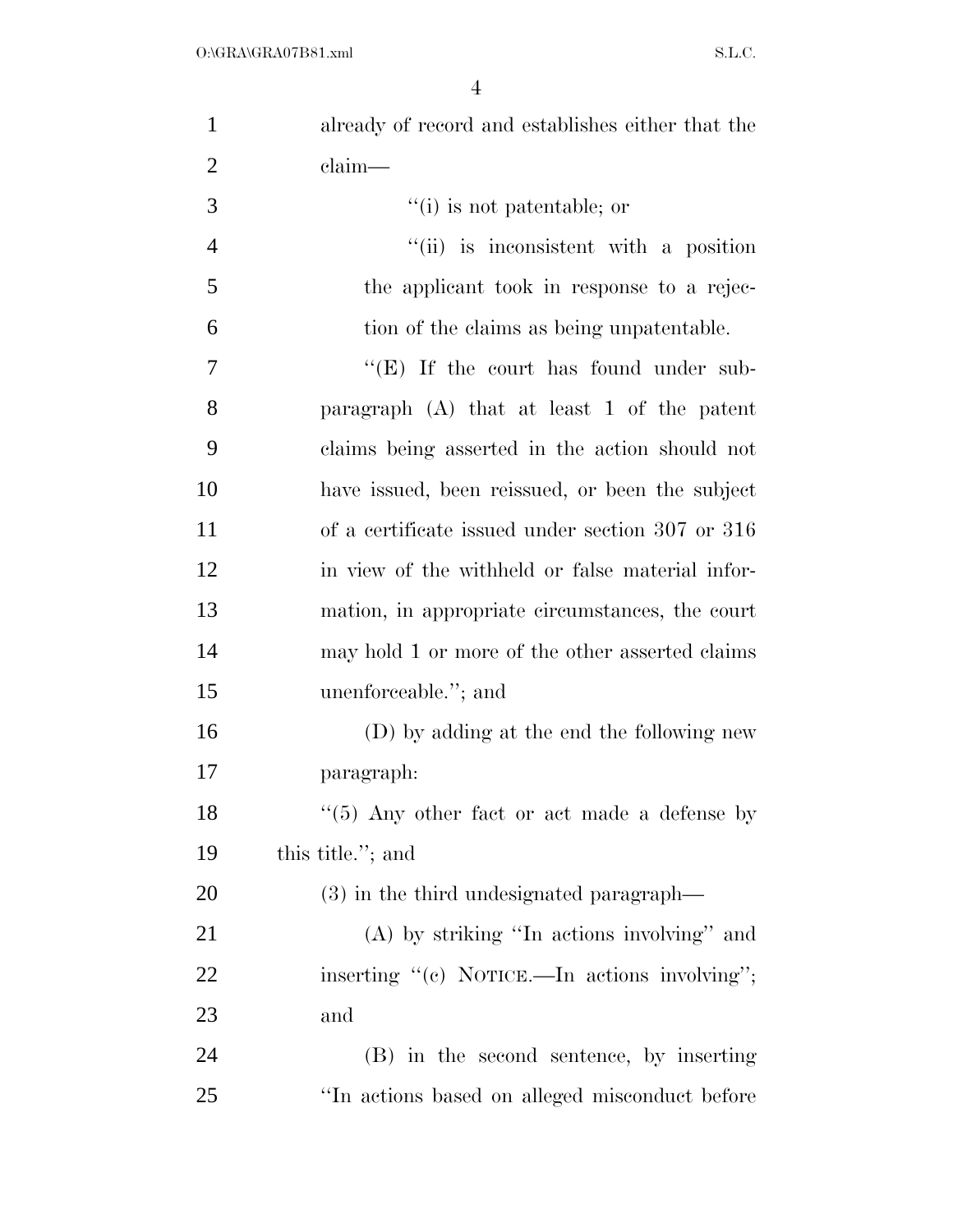| $\mathbf{1}$   | the Office, the party asserting this misconduct               |
|----------------|---------------------------------------------------------------|
| $\overline{2}$ | shall comply with the pleading requirements set               |
| 3              | forth under Federal Rule of Civil Procedure                   |
| $\overline{4}$ | $9(b)$ ." after "as the court requires.".                     |
| 5              | (b) SUSPENSION OR EXCLUSION FROM PRACTICE.—                   |
| 6              | Section 32 of title 35, United States Code, is amended—       |
| 7              | (1) by striking "The Director may" and insert-                |
| 8              | ing "(a) IN GENERAL.—The Director may"; and                   |
| 9              | $(2)$ by adding at the end the following:                     |
| 10             | "(b) TOLLING OF TIME PERIOD.—The time period                  |
| 11             | for instituting a proceeding under subsection (a), as pro-    |
| 12             | vided in section 2462 of title 28, shall not run where        |
| 13             | fraud, concealment, or inequitable conduct is involved        |
| 14             | until the information regarding fraud, concealment, or in-    |
| 15             | equitable conduct is made known in the manner set forth       |
| 16             | by regulation under section $2(b)(2)(D)$ to an officer or em- |
| 17             | ployee of the United States Patent and Trademark Office       |
|                | 18 designated by the Director to receive such information.".  |
| 19             | (c) REISSUE OF DEFECTIVE PATENTS.—Section 251                 |
| 20             | of title 35, United States Code, is amended to read as        |
| 21             | follows:                                                      |
|                | 22 "§251. Reissue of defective patents                        |

23 "(a) IN GENERAL.—Whenever any patent is, through error without any deceptive intention, deemed wholly or partly inoperative or invalid, by reason of a defective speci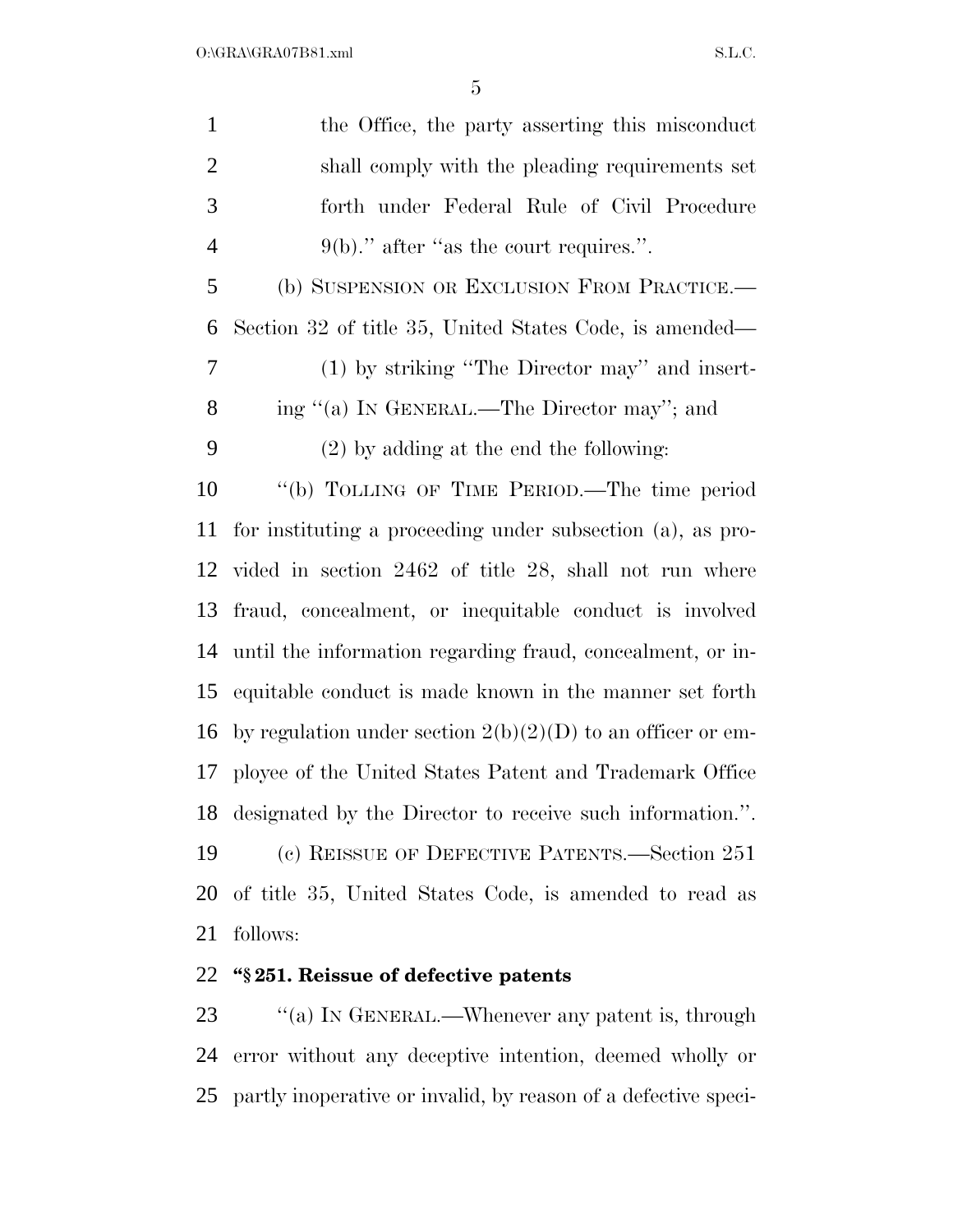$O:\overline{GRA}\setminus GRA$   $SL.C.$ 

 fication or drawing, or by reason of the patentee claiming more or less than he had a right to claim in the patent, the Director shall, on the surrender of such patent and the payment of the fee required by law, reissue the patent for the invention disclosed in the original patent, and in accordance with a new and amended application, for the unexpired part of the term of the original patent.

8 "(b) DISCLOSURE UPON FINDING OF DECEPTION.— Within the time period set by the Director following the pleading of the defense of inequitable conduct or a commu- nication by a third party to the patent owner that a patent was procured at least partially by deception, a purchasor of the patent for valuable consideration, or a person that has licensed rights under patent on an exclusive basis, without prior knowledge of the misconduct and within a reasonable period of time following discovery of the mis- conduct, pursuant to rules to be promulgated by the Di- rector, shall disclose material information which was not earlier provided or which, as provided, was not accurate, for review by the Director. The Director shall examine an application to reissue the patent and may, on payment of the fee required by law and the surrender of such patent, reissue the patent for the invention disclosed in the origi- nal patent, and in accordance with a new and amended application, for the unexpired part of the term of the origi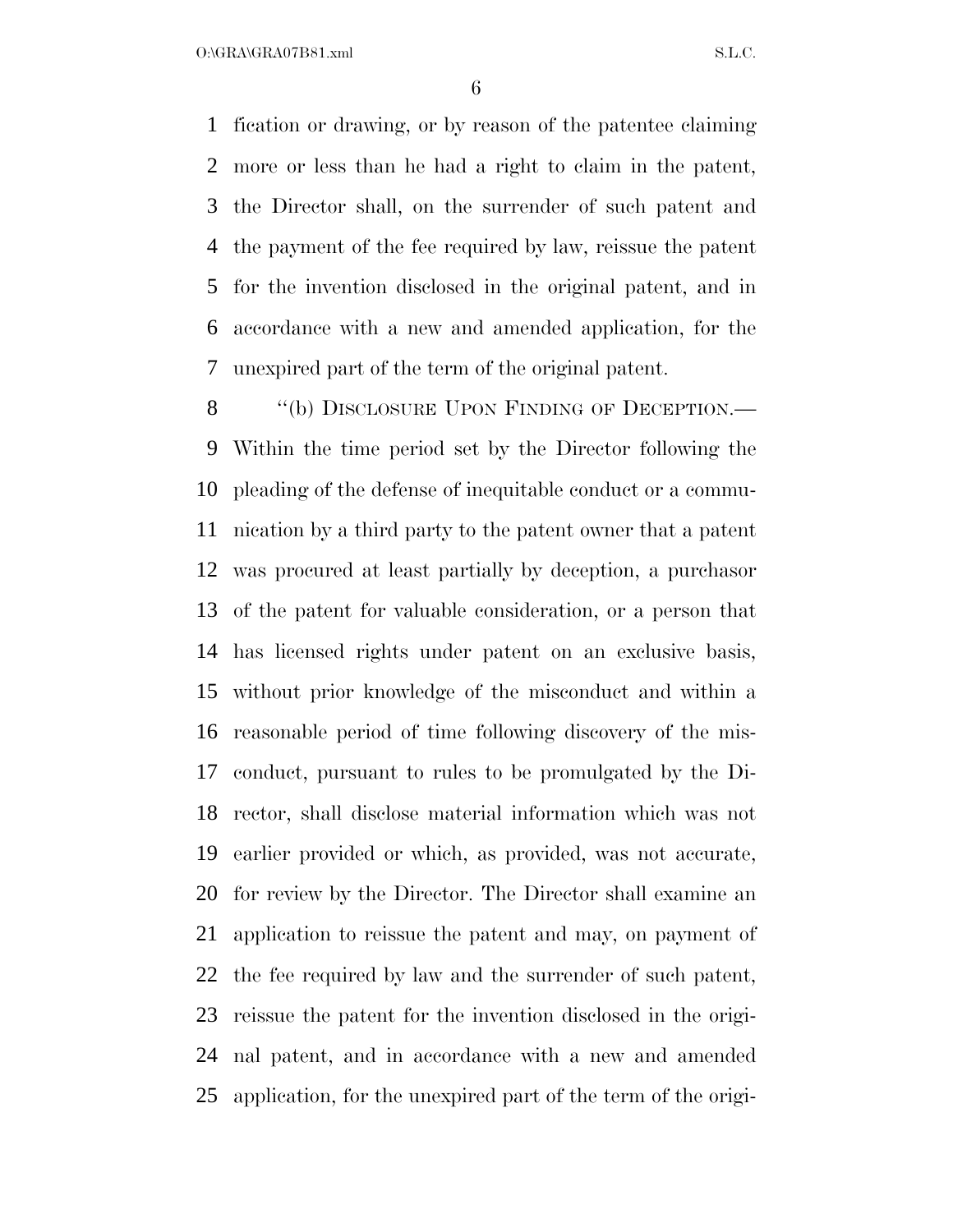$O:\overline{GRA}\overline{GRA07B81}$ .xml  $SL.C.$ 

 nal patent. A patent reissued under this subsection shall not be held to be unenforceable as a result of the inten- tional misrepresentation or intentional failure to disclose material information on the part of the prior patent owner or its privies that was disclosed in the reissue application.

 ''(c) NO NEW MATTER.—No new matter shall be in-troduced into any application for reissue.

8 "(d) REISSUANCE FOR DISTINCT AND SEPARATE PARTS OF A PATENT.—The Director may issue several re- issued patents for distinct and separate parts of the thing patented, upon demand of the applicant, and upon pay- ment of the required fee for a reissue for each of such reissued patents.

 ''(e) APPLICATIONS FOR REISSUE.—The provisions of this title relating to applications for patent shall be ap- plicable to applications for reissue of a patent, except that application for reissue may be made and sworn to by the assignee of the entire interest if the application does not seek to enlarge the scope of the claims of the original pat-ent.

21 "(f) LIMITED TIME TO ENLARGE SCOPE OF PAT- ENT.—No reissued patent shall be granted enlarging the scope of the claims of the original patent unless applied for within 2 years from the grant of the original patent.''.